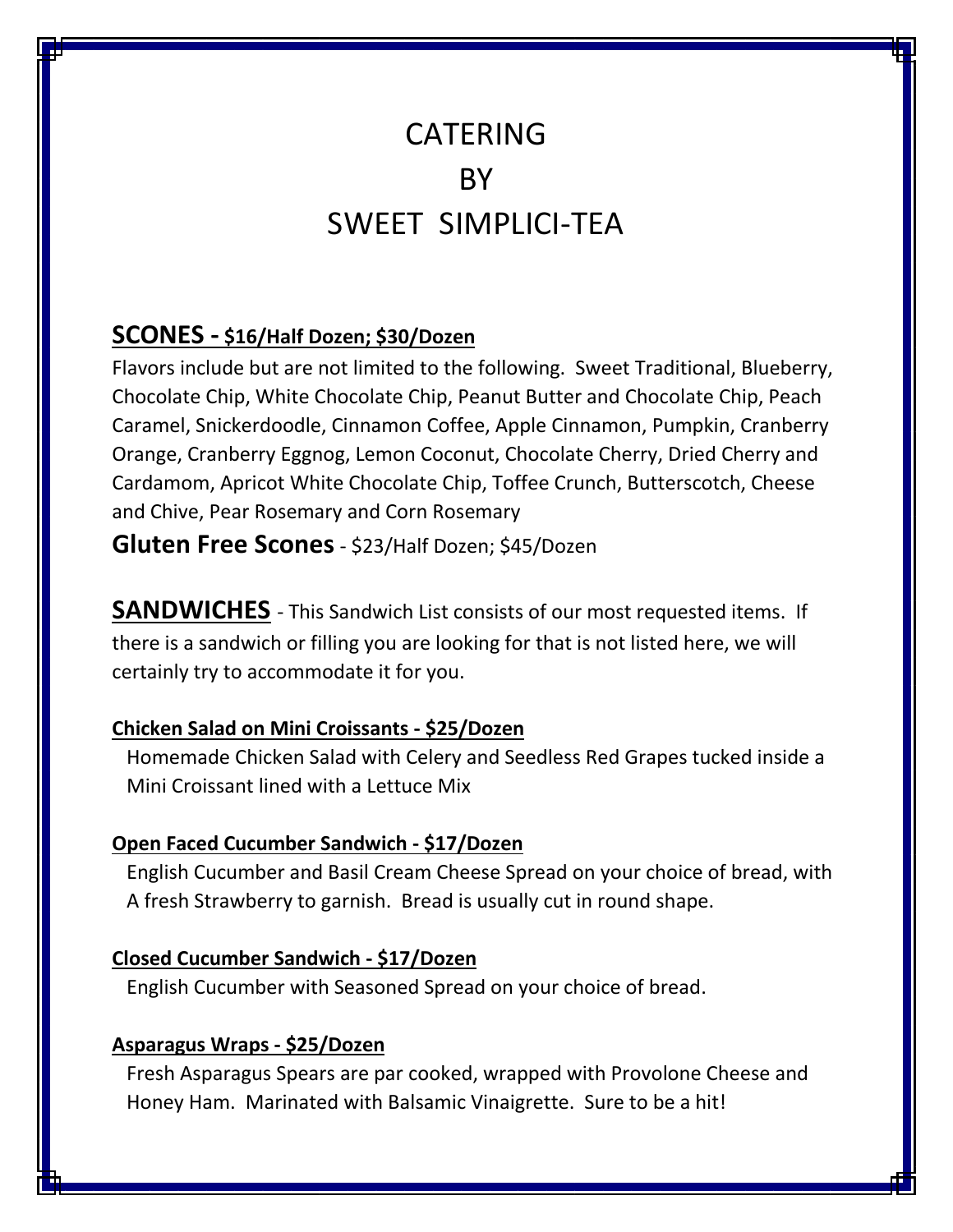**Mini Quiche - \$25/Dozen** – Meat and Vegetarian Options Available A popular item, may be served warmed or room temperature. Guaranteed These will disappear quickly!

#### **Spinach and Feta Triangles - \$25/Dozen**

 This delightful morsel is made with puff pastry and filled with a precooked Mixture of Spinach, Feta Cheese, Onion and Spices. These are best purchased Prepared and unbaked ready for you to pop in the oven. They make a Beautiful presentation and are versatile enough for the simplest gathering or An elegant affair.

#### **Apple and Cheddar Sandwich - \$22/Dozen**

 This simple sandwich will surprise you. It is prepared on Pumpernickel and Rye Swirl Bread, with a Mango Chutney Spread, Granny Smith Apples and Slices of Cheddar Cheese. Served as a Closed Sandwich with thinly sliced apple garnish And Apple Chips.

#### **Turkey and Cranberry Orange Aioli - \$25/Dozen**

 A Wonderfully Tasty Sandwich, perfect for holiday entertaining but certainly Delicious any time of year. May be served on your choice of bread with a Sweet and Tangy Cranberry Orange Aioli Spread, Sliced Turkey, garnished with A Fresh Cranberry. Even the Children like this one!

#### **Dill Egg Salad - \$22/Dozen**

 Egg Salad with Dill and Celery on your choice of bread. Fun on Mini Corn Muffins too!

## **Cherry and Pineapple Tea Sandwich - \$17/Dozen**

 Looking for a Sweet Sandwich to Serve? This one is delightfully refreshing And colorful. This is made as a closed sandwich on white bread. The spread Is made with Maraschino Cherries, Crushed Pineapple and some Confectioners Sugar, garnished with a Cherry. A great vegetarian option!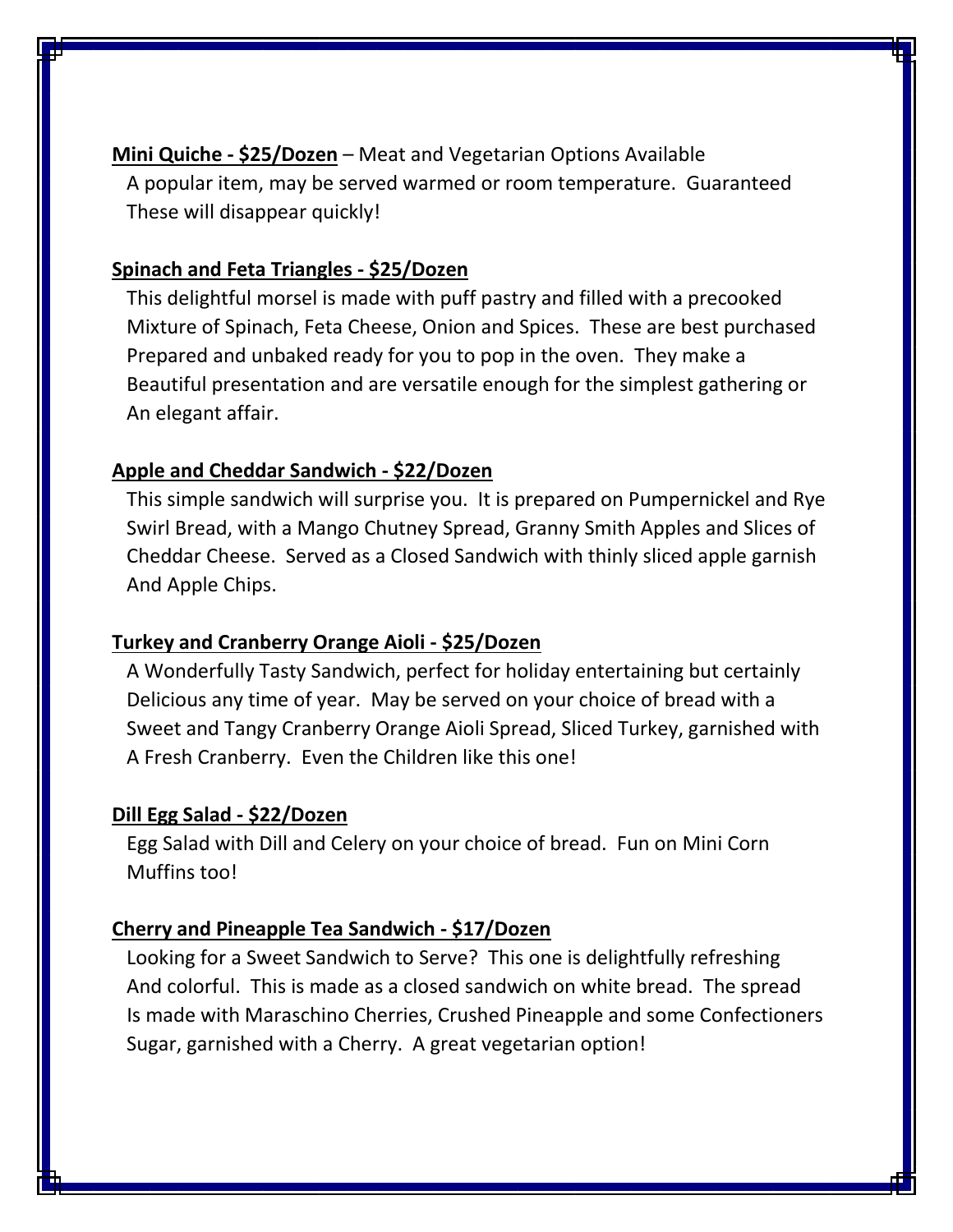## **Carrot Cake Tea Sandwich - \$17/Dozen**

 If you like carrot cake, you will like this sandwich. We prepare this one on Raisin Bread. This simple carrot, cream cheese and raisin spread is yummy!

## **Tuna Tea Sandwich - \$25/Dozen**

 A simple Waldorf Tuna Salad with Fresh Greens on your choice of bread. Can be cut into finger sandwiches, triangles or squares.

#### **Shrimp Salad Sandwich - \$27/Dozen**

 No canned shrimp used here! Freshly steamed shrimp made into a delicious Salad with finely chopped celery and mayo.

# **QUICHE**

## **Spinach – \$30/Whole Quiche**

 This Quiche is Exquisite! It is prepared in a springform pan, using Puff Pastry as a top and bottom crust. It consists of Spinach, Ricotta Cheese, A blend of Cheddar Cheese and some Red Bell Pepper. Slices cleanly and Beautifully. You will get 8 large slices or 16 smaller slices from this quiche.

## **Zucchini and Onion Pie - \$25/Whole Quiche**

 This pie is a staple on our Menu. It is made with fresh Zucchini, Onion, and Parmesan Cheese. Bisquick is incorporated into the mix and therefore no Pie crust is needed!

## **Quiche Lorraine - \$25/Whole Quiche**

A classic! Made with Swiss Cheese, Bacon and Chives.

#### **Chicken Divan Quiche - \$25/Whole Quiche**

 Full of Chicken Chunks, Broccoli and Cheddar Cheese. This Quiche has all the Food groups covered!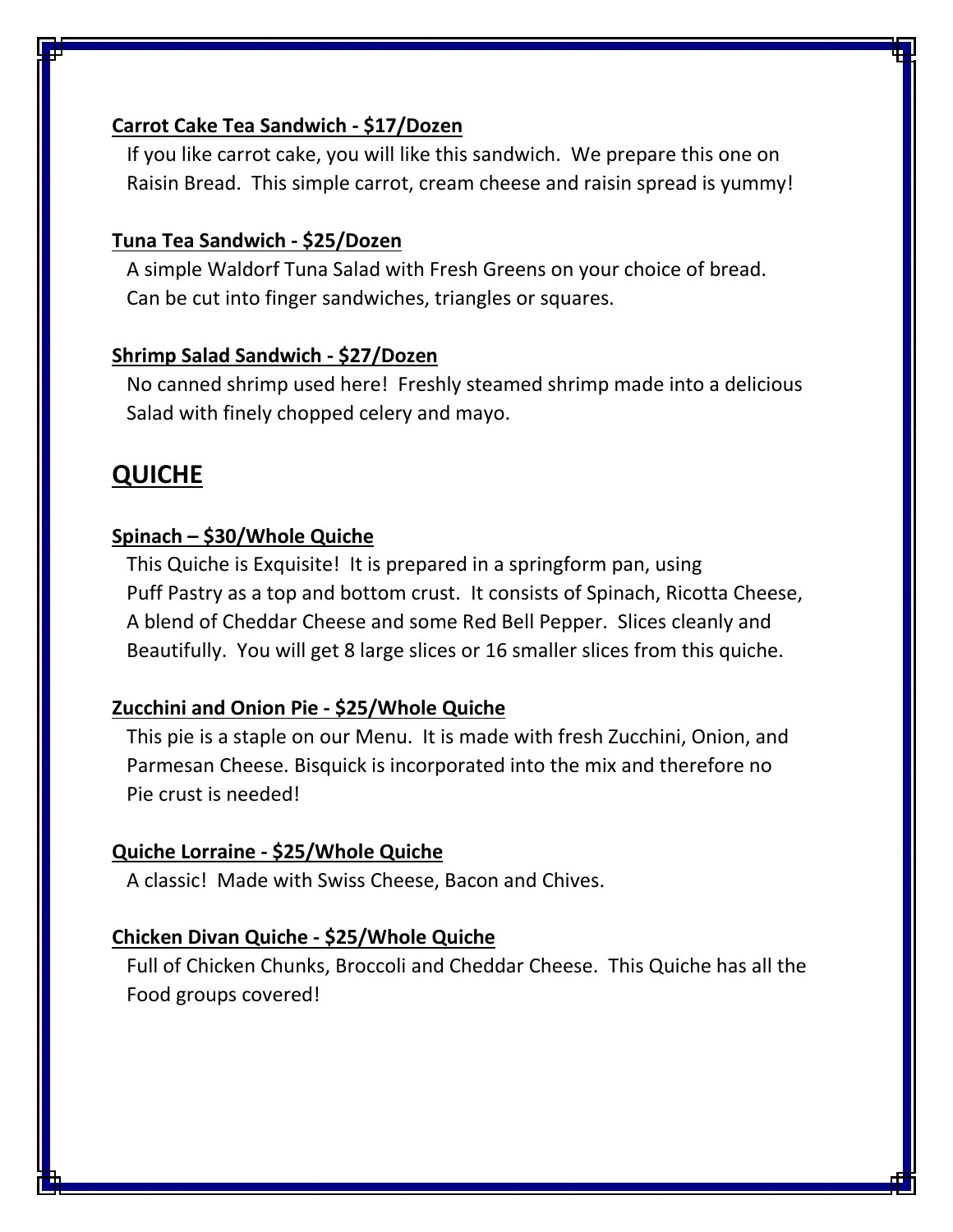## **DESSERTS**

#### **CAKE TRUFFLES - \$21/Dozen**

#### **FRENCH PASTRY MACARONS - \$21/Dozen**

#### **MINI CUPCAKES - \$12/Dozen Assorted Flavors**

#### **BUTTERSCOTCH POUND CAKE - \$30/Cake**

#### **CHEESECAKE - \$35/CAKE**

 **Some of our most popular flavors include Pumpkin Turtle, Plain, Plain Topped with Fruit, Strawberry Fudge, Chocolate**

#### **COOKIES - \$6/Half Dozen; \$12/Dozen**

 **Popular flavors include Chocolate Chip, Snickerdoodle, Peanut Butter, Assorted Thumbprints, Lavender Shortbread, Rosemary Shortbread, Oatmeal Raisin, Apple Cider Buttons, Raspberry Hibiscus Shortbread, Molasses**

**GLUTEN FREE COOKIES - \$10/Half Dozen; \$15/Dozen**

#### **LEMON CRUMB SQUARES - \$20/Dozen**

 **These are not your typical lemon squares! This one has a crumb topping!** 

## **CHOCOLATE RASPBERRY TRUFFLE SQUARES - \$20/Dozen Over the top rich, but over the top delicious!**

#### **FUDGE - \$15/Pound**

 **Flavors include Chocolate, Butterscotch Nut, Vanilla with Dried Cranberries And Dried Apricots, Pistachio, Maple Bacon**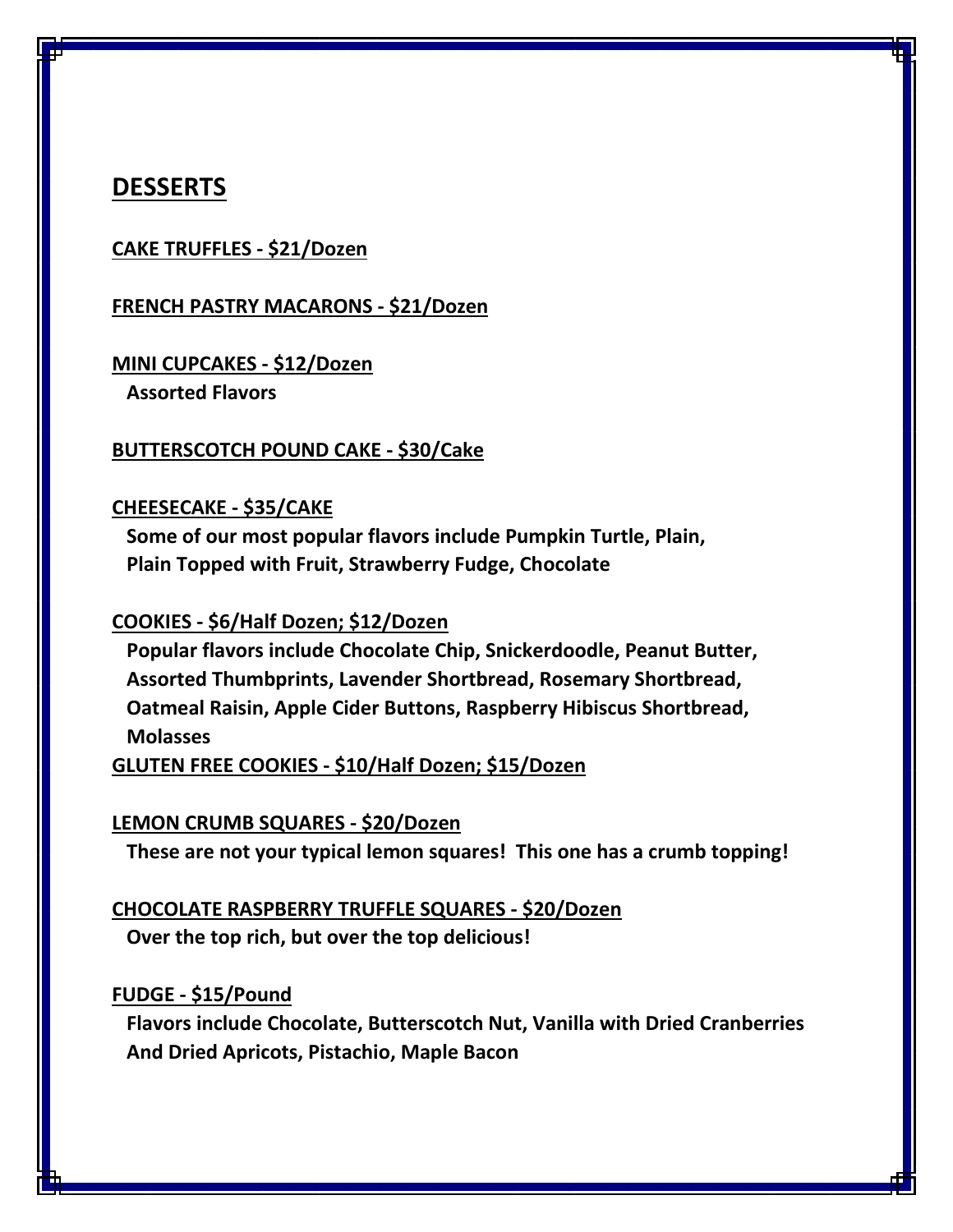# **SPECIAL ORDERS –**

**CUSTOM CAKES, CUSTOM CUPCAKES, ICED SUGAR COOKIE FAVORS. CALL TO SPEAK WITH ONE OF OUR BAKERS TO PLACE AN ORDER AND FOR PRICING INFOFRMATION. 410-549-7676**

# **TEA**

**WE HAVE AN EXTENSIVE LOOSE TEA MENU. WE WILL WEIGH AND BAG YOUR LOOSE TEA ORDER.**

## **SPECIALTY TEAS INCLUDE:**

 **Buccaneer Gloria's Garden Simply Victorian Sugar Plum Santa's Nightcap Violette Sweet Cherry Almond Girlfriend's Forever Mother's Bouquet**

**2 oz. tea - \$7; Specialty Teas \$7.50 4 oz. tea - \$14; Specialty Teas \$15**

**Royal Wedding Tea: 2 oz. - \$8 4 oz. - \$17**